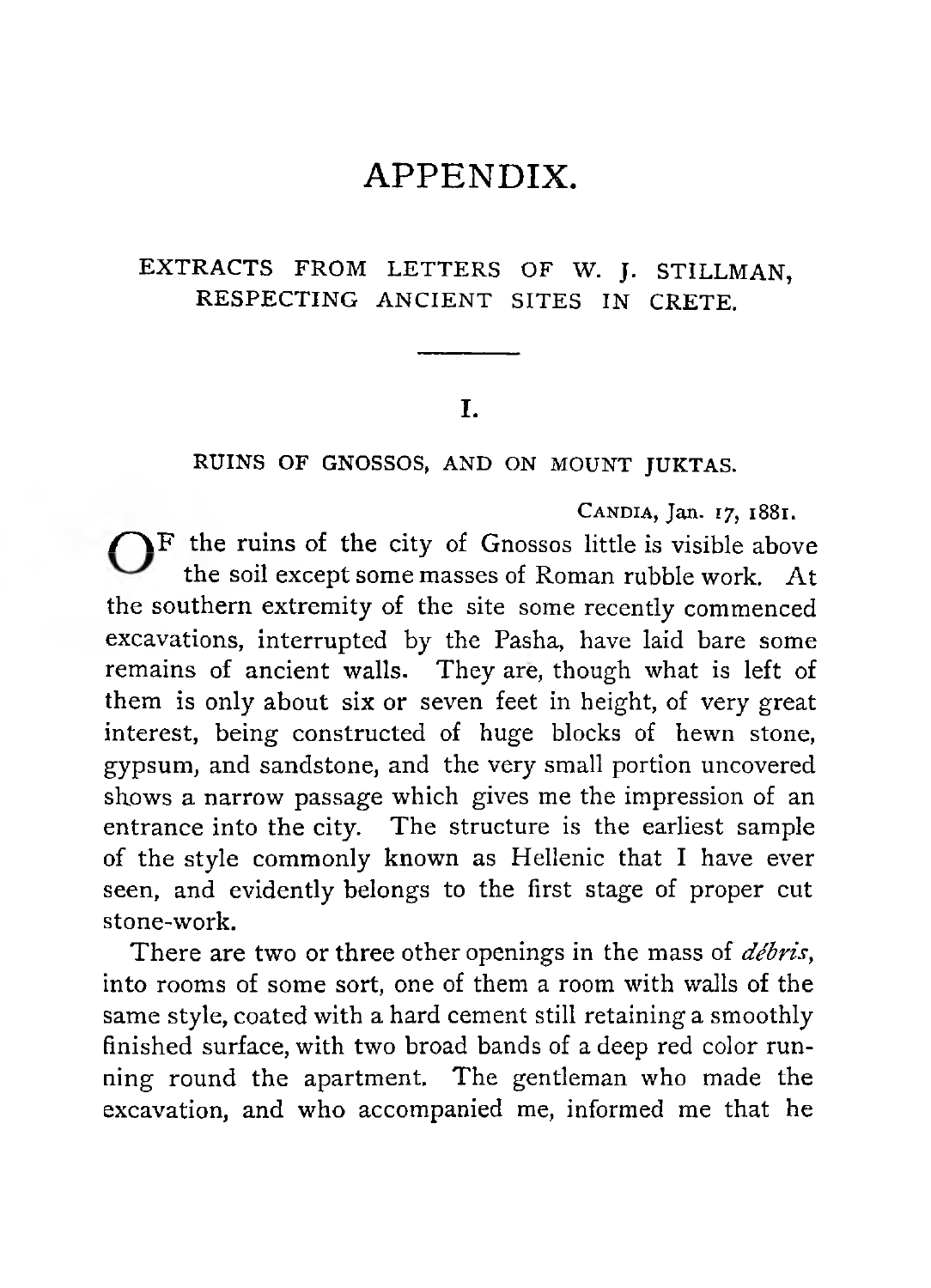found in this chamber several large jars, partially imbedded in the earth, resembling in size and general shape those in use now for the holding of oil, though different in ornamentation. In another room are three low seats of stone, and a doorway in which the hole for the bar is still perfectly preserved.

On the 16th inst. I went to Arkanes, from which village the ascent of Mount Juktas is made. The traditional and legendary evidence, preserved by Greek writers, agrees persistently in pointing out this mountain as the locality of the tomb of Zeus. In the investigations I have hitherto been able to make on sites traditionally connected with Zeus and his worship, I have found that the character of the remains marks them as belonging to the Pelasgic of the earlier forms. I expected, therefore, to find on the summit of Juktas some evidence of Pelasgic occupation. I was not disappointed, for I found the remains of a wall which had once encircled the summit of the mountain, of marked early Pelasgic work, similar to the wall of Tiryns, and to the greater part of the most ancient ruins in the Ionian isles, the stones being of large size, and well tied in some places by long blocks which crossed the entire breadth of the wall. This trace of wall enclosed a space of several acres, quite enough for an ancient town, and much too large for a hieron, as Spratt supposes it to have been. This space was strewn with fragments of antique pottery, and at the summit is a cavern now nearly filled up, but which seems to have had a considerable extent in its original condition.

That this cavern must have had a certain importance, is evident not only from the tradition clinging to it, but from its position in the centre of a considerable town and, so far as I know, that which seems entitled to be regarded as the oldest of all the fortified places in Crete. The mountain is put down in Spratt's chart as having an altitude of 2,700 feet ; and, being isolated and precipitous, it commands a large extent of country of the most fertile character, looking down on the plain of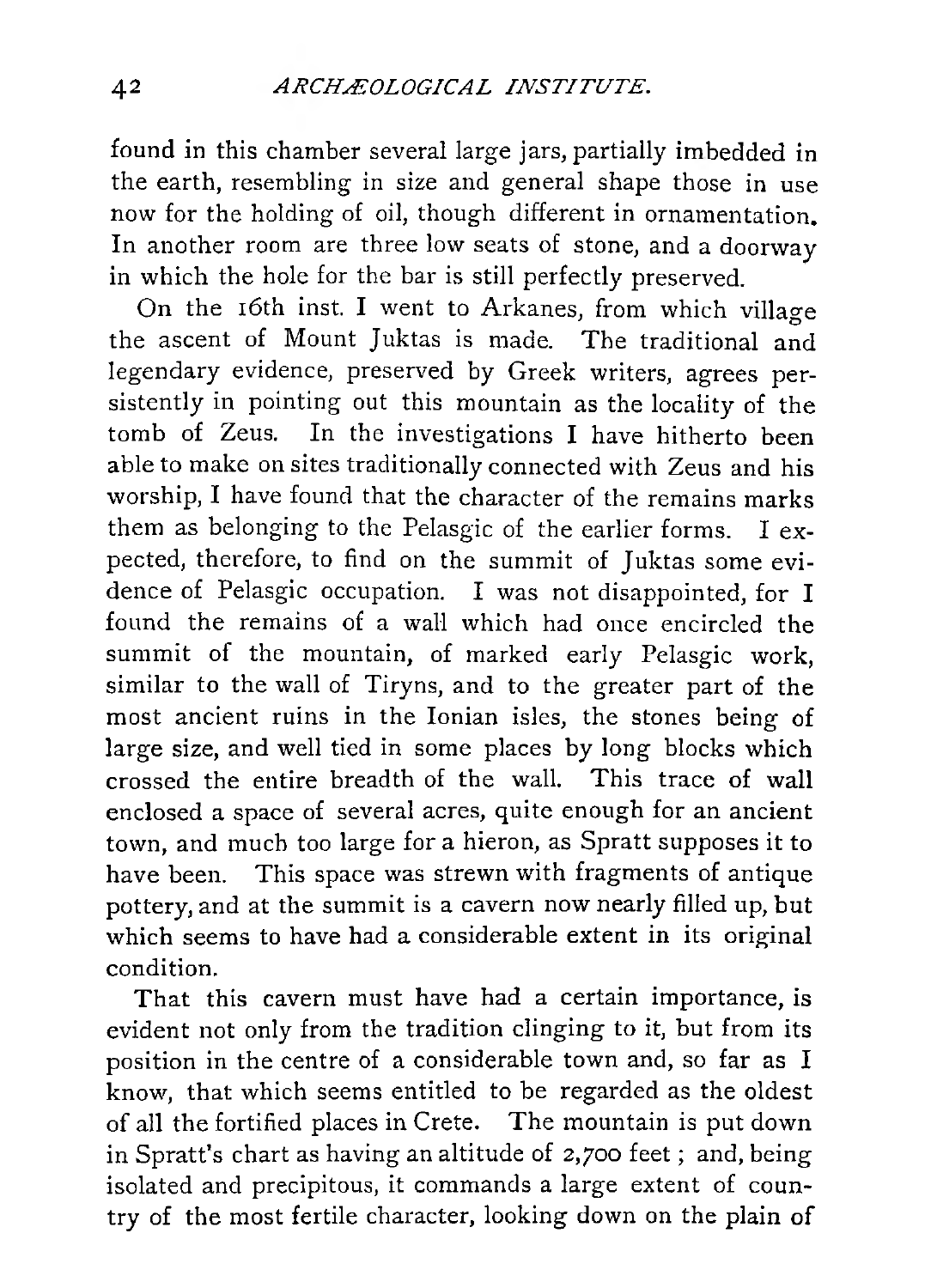Gnossos and all the flat country as far as the sea on the north. It possesses, therefore, all the characteristics of the most important sites of the early Pelasgic civilization, — a high and impregnable position for a walled town, so far isolated as to make it practicable to watch all approaches, a fertile, plain country round it, and an easy access to the sea. That this cavern, so situated as to be in the most defensible part of this fortified space, should have had great importance' as royal residence or tomb, or both in succession, as the home and place of sepulchre of a dynasty — which there is good reason to conclude was the earliest to begin the work of civilization in Crete, is a rational conclusion from all we know or can reasonably conjecture. That it should finish by becoming a tomb and shrine, is in accordance with what we know of cave-residence and cave-temple.

I am convinced that the excavation of this cavern on Mount Juktas would bring to light some valuable evidences of the condition of the early civilization of Crete, and the work is one which would certainly receive my attention were I allowed to follow up the investigations here.

## II.

**RUINS IN THE PROVINCE OF MIRABELLO, — OLUS, AXOS, OLONTION ; REMAINS OF A LABYRINTH-LIKE CONSTRUC-TION AT GNOSSOS.**

**Candia, Feb. 21, 1881.**

I have in the meanwhile visited the province of Mirabello and examined the ruins there. The road lies along the coast, passing the sites of Matium, marked by numerous rock tombs ; Khersonesus, where I could see no distinctly Hellenic remains, though in some places the ground was quite covered with frag-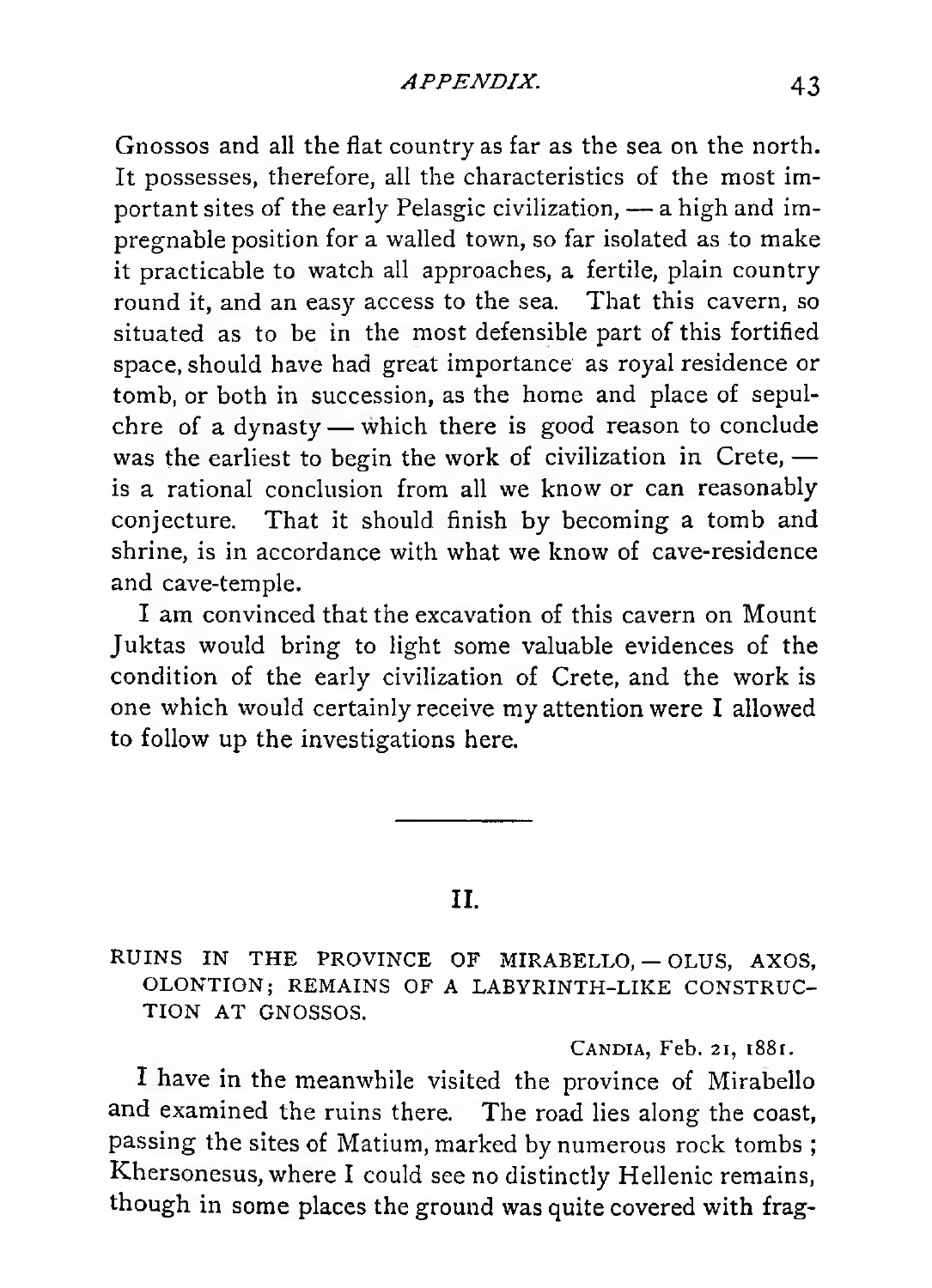ments of ancient pottery ; an Hellenic site near the village called Mâlia and which, hitherto unnamed, I conjecture to have been the port of Lyttos, as the best and most direct road from that ancient city runs down to the coast at this point.

At Neapoli, the capital of Mirabello, no remains of the early civilization of the island are visible, but it is unlikely that a valley so large, so fertile and so accessible to the sea should have been without its city in those days when Crete was teeming with inhabitants. On inquiry, I heard that about twenty-five years ago, a tablet of marble had been found here inscribed with a treaty between the cities of Lyttos and Dryillai against the city of Axos. The tablet had been carried away by Vely Pasha, but the bishop having copied it was able to recall the main features, though he had lost the copy. It contained, he said, the oath taken by the citizens of the two cities for the destruction of the third. Ruins were reported on one of the hills overlooking the valley, and on examining the various peaks I found on two adjoining heights evidences of an ancient city site. On one of them were terrace walls for the purpose of keeping the earth from being washed down the mountain side, evidently of early Hellenic work, though rude ; while on the highest point of the range are remains of a citadel, the earliest remaining portions of which are some Roman foundations on which are middle-age walls, some cisterns, etc. ; but nothing was anywhere to be found of Pelasgic work or of the better class of Hellenic.

As soon as the weather permitted I went to Olus, a Cretan city well known during the epoch of the Gnossian domination. It is fully described by Spratt, whose description I found rather highly drawn so far as regards the preservation of the ruins. It is, however, a most interesting ruin from the marked character of its remains and the, so far as I know, unique characteristic of their absolute homogeneity, showing that at whatever epoch the city may have been destroyed or abandoned, it was never reconstructed by a subsequent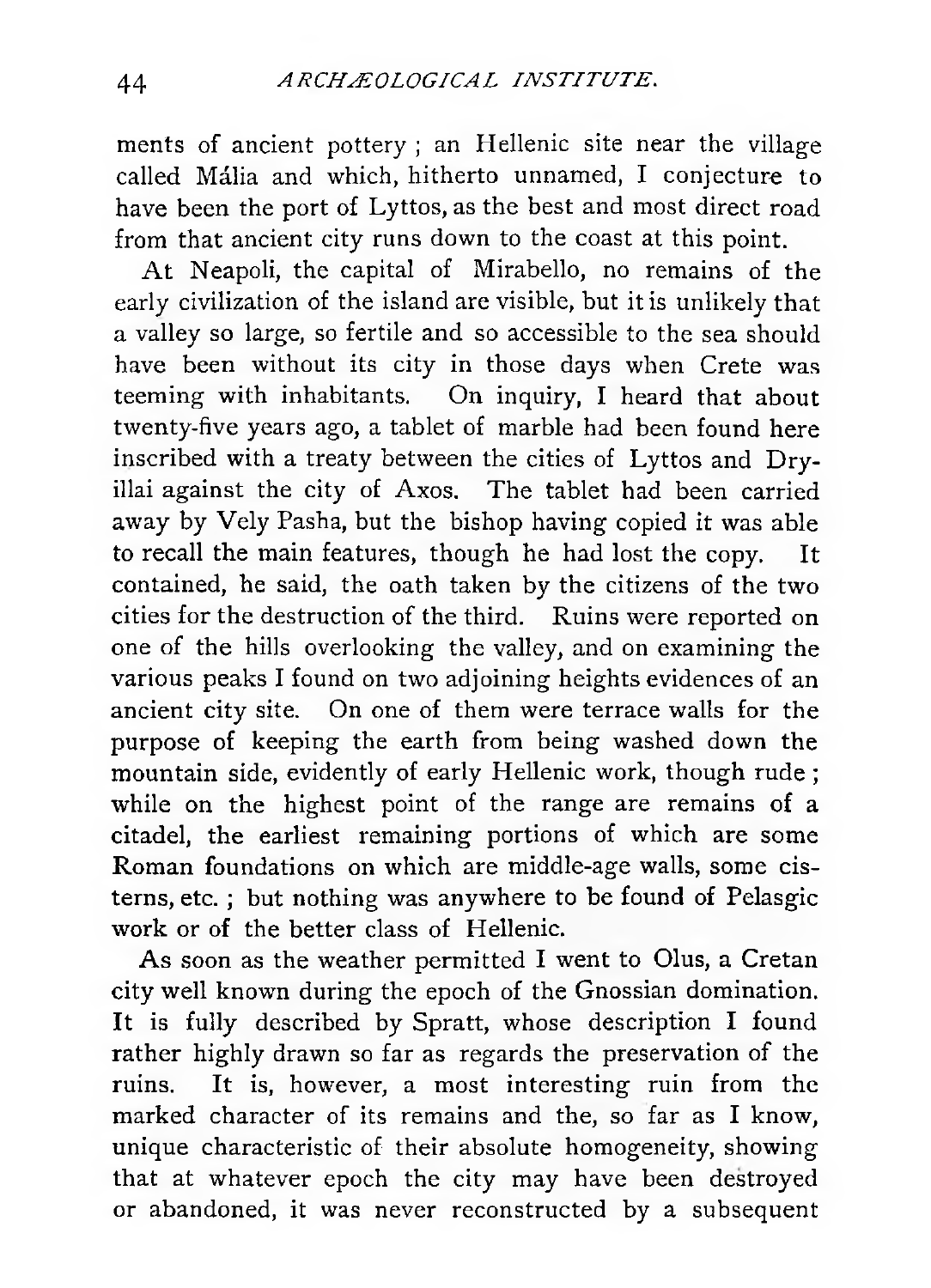civilization. It is on a steep hill-side, embracing, as is usual in such sites, two adjoining peaks. The remains are mostly house walls, and terraces on which houses have apparently stood. There are also some well-constructed cisterns, of which a few are still capable of containing water, all being cut out of the rock and cemented inside to make them tight with the very hard cement so well known by all who have had occasion to examine remains of the pre-hellenic epoch. Their occurrence in such numbers here where no question of the early date of construction can be raised, affords conclusive evidence of the use of cement at a period anterior to its use in wall building. Some of the cisterns still preserve a stone beam across the opening, probably to support flat stones with which to cover them in. Spratt speaks of Cyclopean walls here, but I could discover no sign of Cyclopean or any form of Pelasgic work, the stones not being remarkable for size, and, moreover, being cut with considerable exactness and apparent facility, making the use of cutting tools evident.<sup>1</sup> In some places, indeed, large masses of rock have been cut down to serve as walls, and at the very apex of one of the two peaks is a platform cut on the rock with a rude sort of moulding along its front, or city side, as if for ornamenting the flight of steps by which it was approached. This platform is too small for any citadel or work of military importance, and was most likely occupied by a temple, which, from its position, was probably that of the tutelary deity of the city. As Pausanias mentions (ix. 40, 2) that Dædalus made a wooden statue of Britomartis for Olus, we have a comparative date given at once to the city and to the stage of technical attainment

1 Spratt, as well as many other writers on antique remains, confounds continually all kinds of. polygonal or rough work with Pelasgic or Cyclopean, but the latter term is properly limited to the earliest or unfaced style of Pelasgic work, which is invariably of *unhewn* stone, the facing, however exact, being always by hammering, and the smoothing, if any, by attrition. The masonry of Olus is sometimes polygonal and sometimes parallelopipedal ; but the one, as the other, shows well cut surfaces here and there.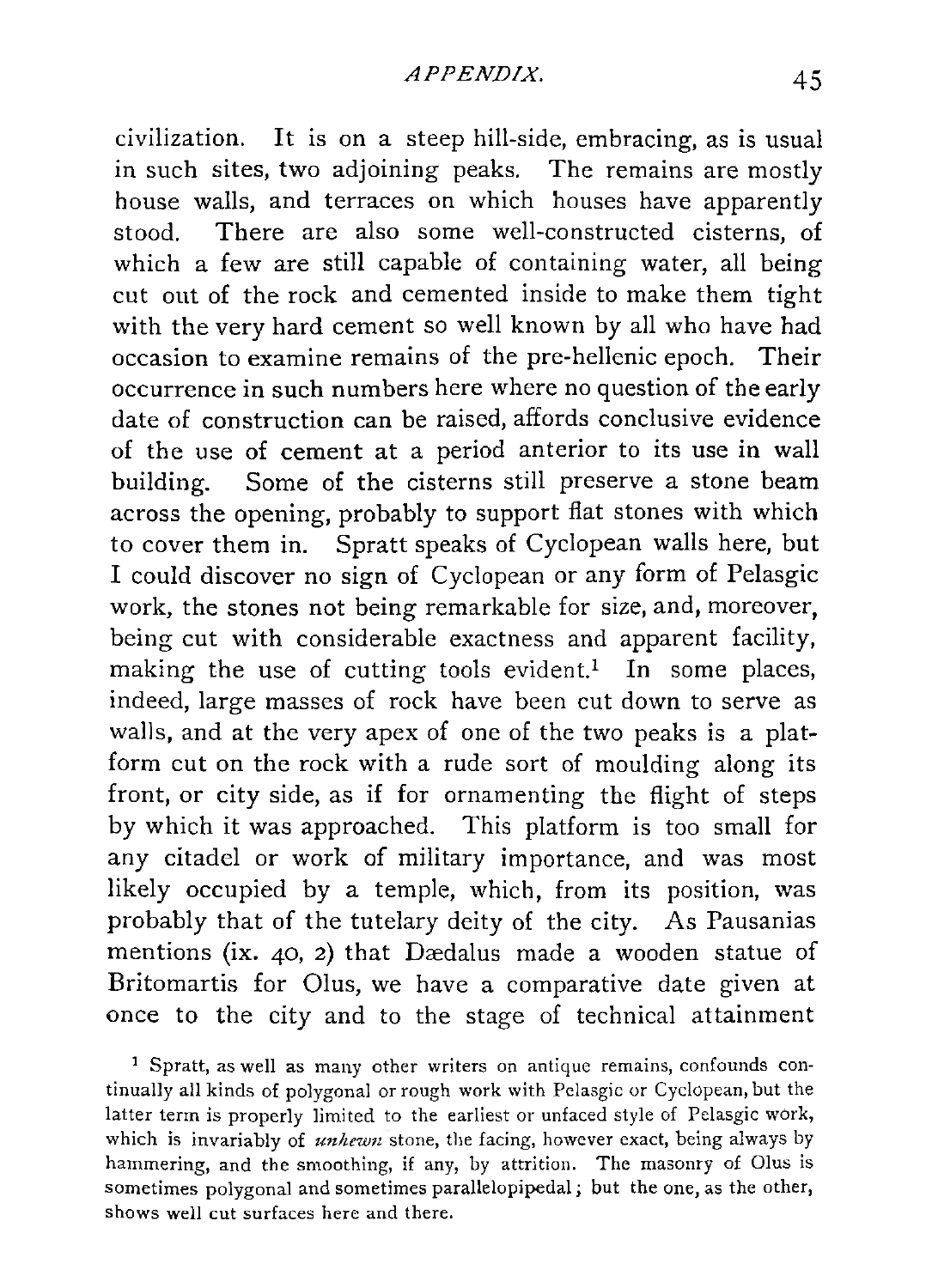which it marks so well. There is an excellent wall leading down from the saddle between the two peaks towards the sea, clearly the substructure of a road carried along the steep slope of the hill. The walls of many of the houses are still standing, for a height of five or six feet, possibly still higher if we could get down to the foundation, but they are all encumbered with *débris,* matted together with wild olive and almond trees, and various shrubs mostly of a spinous nature, which make an attempt to clear away the area of even one of them a serious undertaking, and one which the restrictions imposed by suspicions of the local authorities regarding my movements made impracticable. The best preserved of these houses consisted of a single room of about sixteen by twenty feet, with a door in the middle of each end, as shown by a stone door-post on each side, well cut so far as the wear of time and weather permitted me to judge.

Olus could never have been a city of great importance as compared with Gnossos, as the fertile territory which comes naturally under its control is too small to have been the source of great wealth, and it was too far from the sea to have had maritime importance.

The site of Axos is another of those which excite our astonishment at the difficulties attending civic security in those early times, and the patience which must have been exercised in overcoming them. Axos is clearly visible from Olus, on a peak on the opposite side of the Mirabello valley, about five miles away, but on an apparently almost inaccessible crag. I found it, on climbing up to the site of the city, about 2,000 feet above the sea level, on every side so precipitous that no attack, other than by surprise, would appear possible, and on three sides absolutely sheer natural wall. Yet on the whole hill the only ruins were some cisterns of most decidedly mediaeval construction, possibly repaired for use in the days when pirates were as great a danger to the peaceable inhabitants as in earlier days were civic rivalities. At any rate not a frag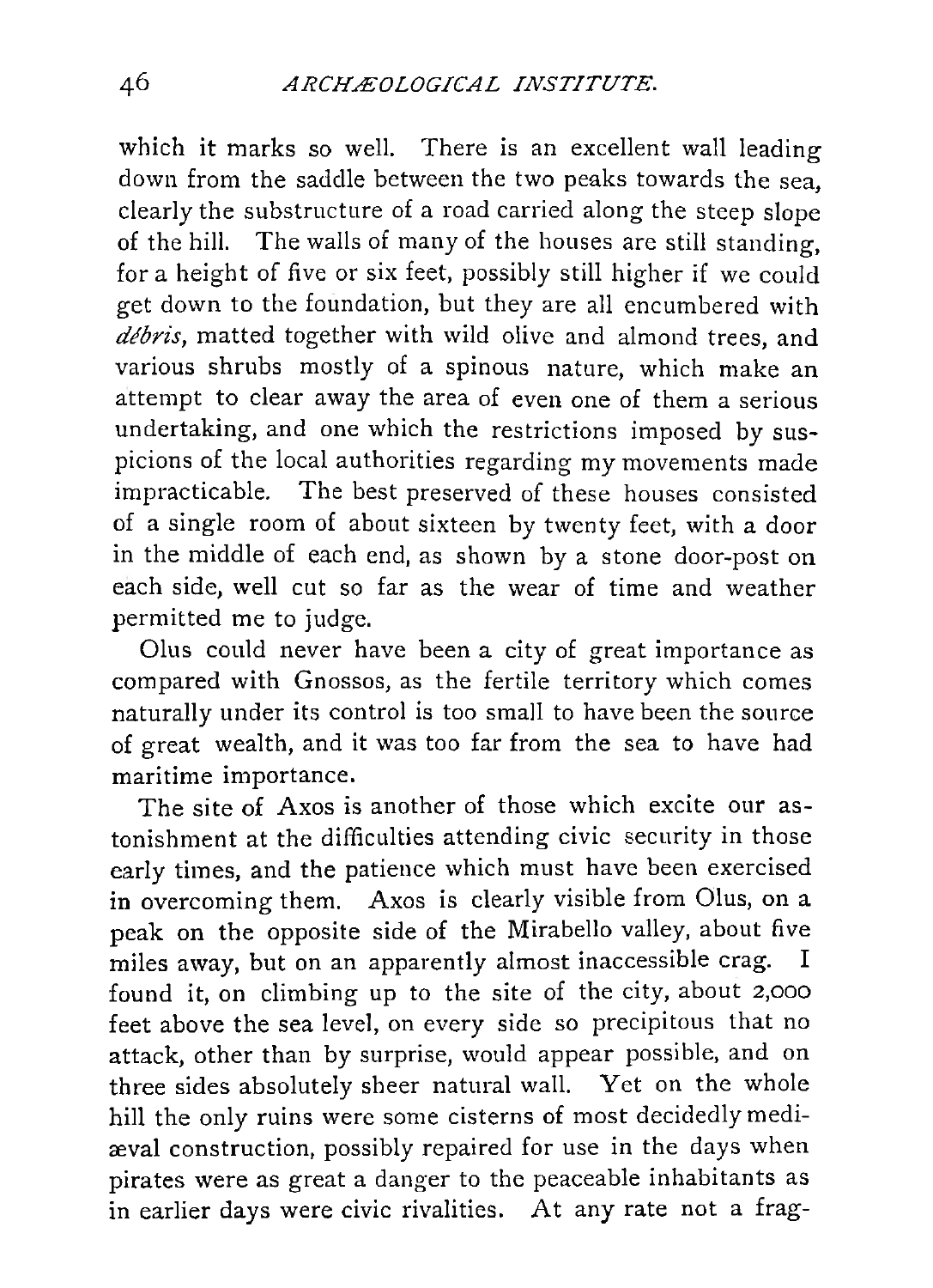ment of wall remains which, by the most strained judgment, could be regarded as antique.

From Axos a steep and even perilous road descends to Olontion, on the coast. There seem to me possibilities of profitable excavation in the ruins of this city, though the greater part is probably now under water.

At St. Nicolò, a few miles south of Olontion, a few evidences of ancient occupation occur, and the people excavating incidentally, have found vases and fragments of statues and marbles apparently of buildings of a better class than any thing we have found in the ruins of the cities already noticed. Spratt locates Camara here, and there seems no easy alternative, Ptolemy placing it east of Olus, and between Olus and Minoa, and this being the only port or apparent site between those of Olontion and Minoa.

The break in the unwontedly severe weather of the winter, which had permitted me to make the excursions to Olus, Axos, and Olontion, was of short duration, and torrential rains prevented my leaving Neapolis for several days, so that when a bright morning came I made my escape to Candia, having passed twelve days at the former village, on only two of which did we have weather which permitted me to make excursions.

The rain came on again before I had reached Candia and several days were passed before I was able to resume my examination of Gnossos, and to make a more careful investigation of the ancient walls noticed on my former visit. I found in several places characters incised upon them, showing that the surface exposed was intended as the original exterior of the wall. The characters inscribed are indicated in the annexed plan (Plate I. Fig. III.) opposite the points in the wall where they are found. The structure has evidently been ruined by fire at a very early period, as portions have been patched up in a rude and unsubstantial kind of construction, while over this are fragments of Roman work. The portion uncovered is close to an ancient wall, of which the foundations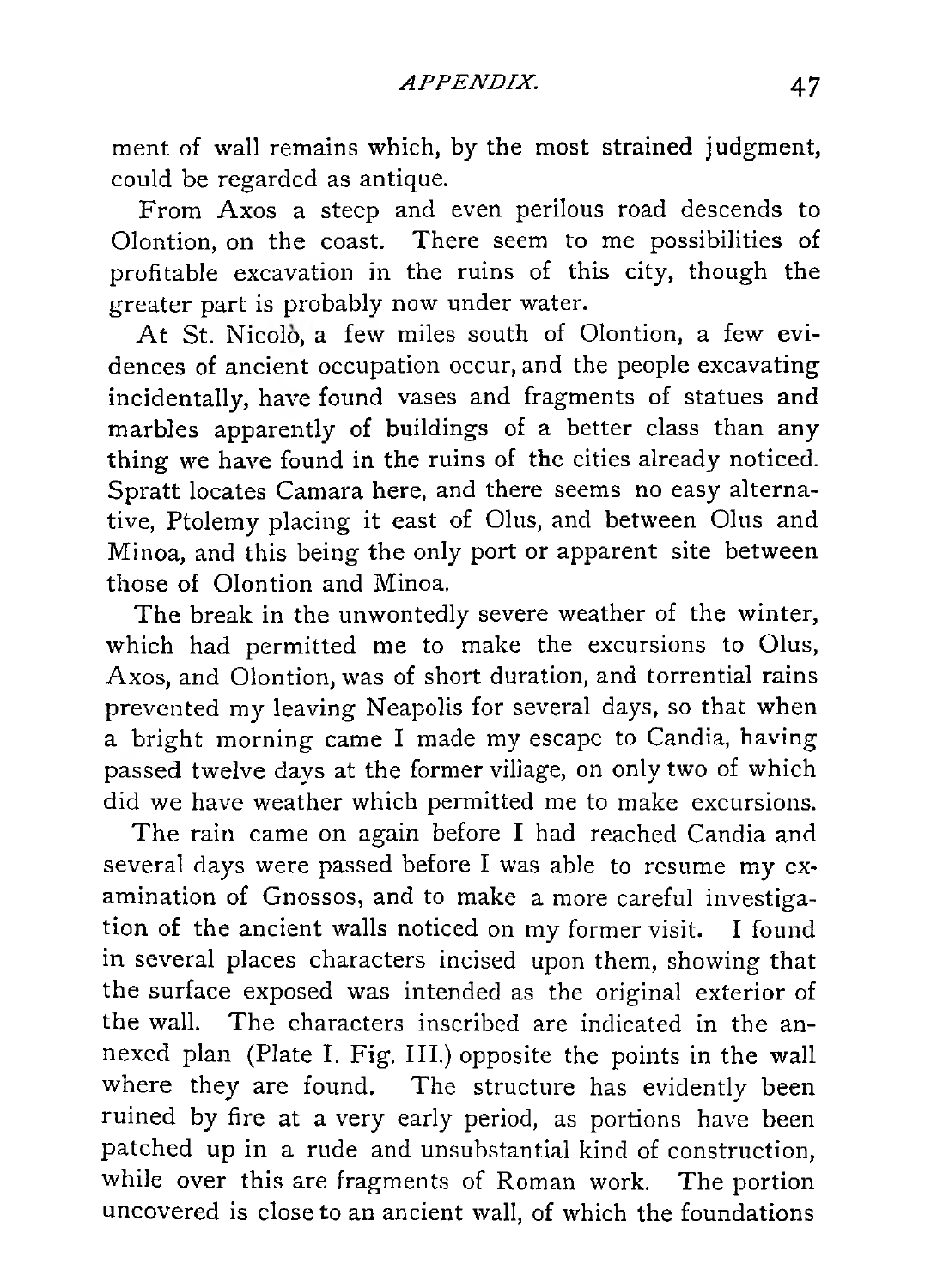are at one point visible. The masonry of this wall resembles that of the inner work in style of execution and in material, the latter being in both cases mainly gypsum in huge blocks, one in the inner work measuring on front eight by two and a half feet ; but here and there similar blocks of sandstone appear. Both are found in the adjoining hills.

Sixty yards to the north another fragment of structure is uncovered. This is of identical material and workmanship, and on one part bears characters resembling the arrow, used topographically to indicate the course of the wind, current, or direction to a place. It is evidently part of the same structure, and appears to have been an adytum. It is furnished with stone seats (?) which are about six inches in height. A door jamb (A.) (Plate I. Fig. I.) preserves the slot into which the door-bar was pushed, and shows that the door opened into the adytum, but was bolted on the outside, and the arrows on the wall outside appear to indicate an entry by this passage. Between the two portions given in the plan the same kind of wall may be seen here and there protruding above the soil slightly, indicating a continuous work.

Looking at the character of the fragments so far uncovered, the extreme narrowness of the passages, only three feet, too little for a street or entry into a city, the indication of a labyrinthine plan shown in the walls still remaining, which are, as far as cleared out, about seven feet high, its position on the point of the promontory enclosed between two small rivers, and therefore the strongest part of the ancient site and probably the nucleus of the city, the extreme antiquity of the wall, which belongs to the earliest style of parallelopipedal masonry apparently, in development of the art, immediately after that we found at Olus, I am at a loss to attribute this work to any other period or any other use than that which would belong to the Daedalian Labyrinth. The characters inscribed, viz. :

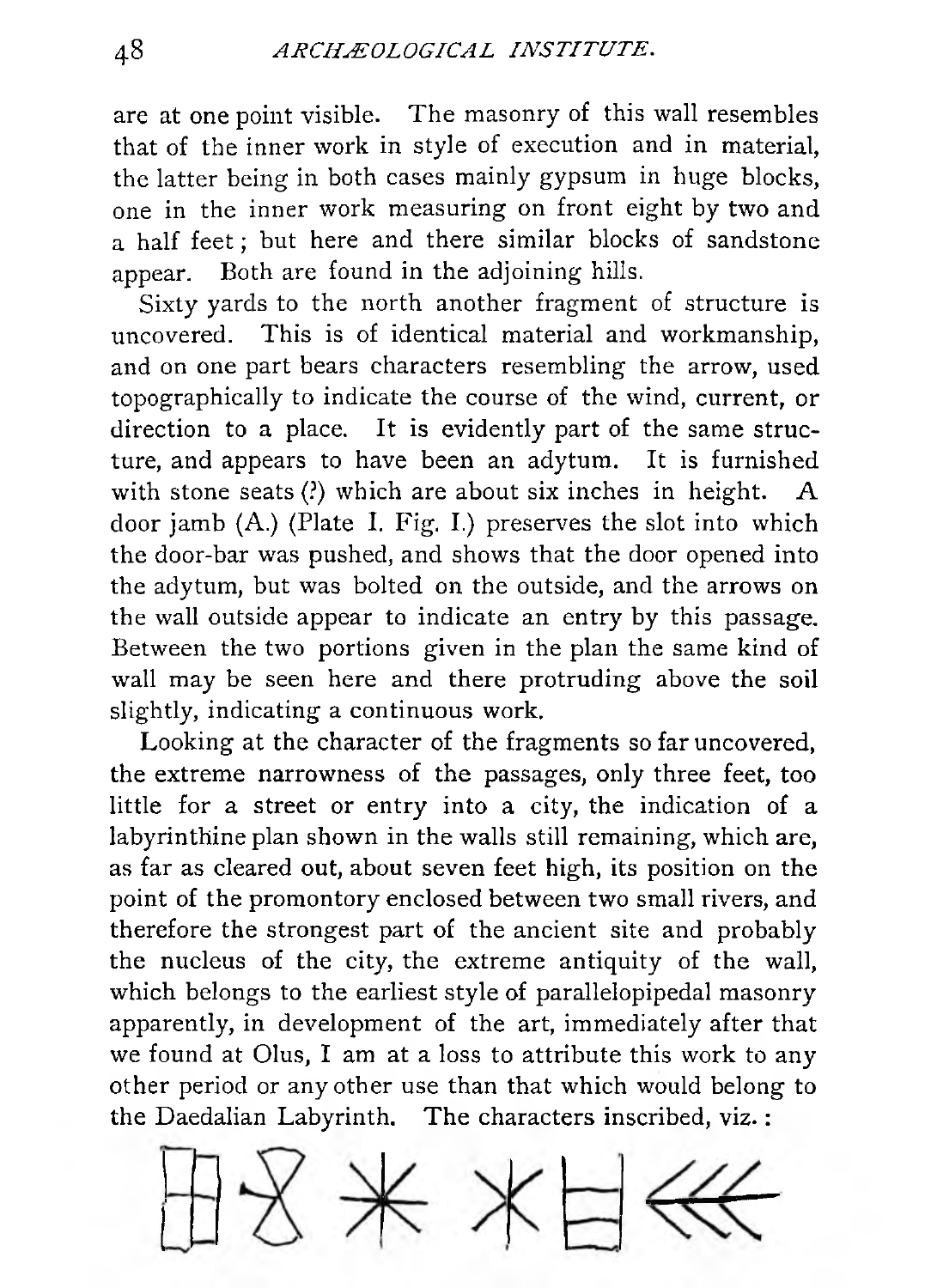whether they are taken as hieroglyphs, indications for the builders, or keys to the threading of the passages, evidently belong to a period prior to the use of letters or any complete system of numeral record.

The importance of the discovery, if its supposed character be maintained on further excavation, is patent.

The excavations which have disclosed this, in any case, interesting monument were undertaken by the proprietor of the land and Mr. Minos Calocherino, in a search for antiquities, but were stopped by the jealousy of the insular authorities. Having found it impossible thus far to obtain the firman of the Porte, or the redemption of his engagement by the Pasha, I am obliged to renounce the hope of concluding the investigation at present, although I had made the agreements necessary with the proprietor.